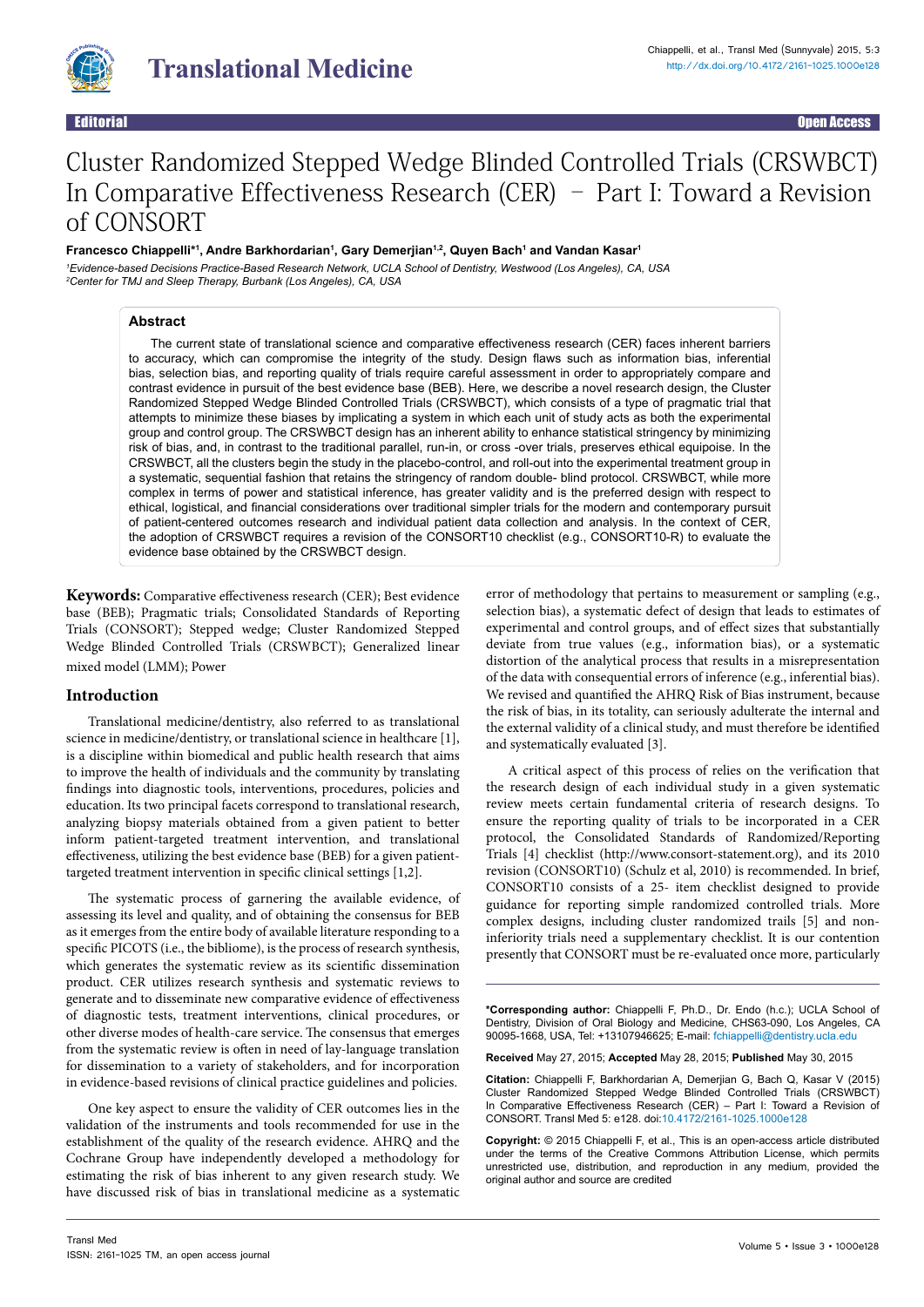in light of the recently evolved stepped wedge designs.

The CRSWBCT is a type of pragmatic trial, that is a trial whose purpose is to inform decisions about practice, in which all the clusters begin the study in the placebo-control, and roll-out into the experimental treatment group in a systematic, sequential fashion that retains the stringency of random double-blind protocol. Consequently, one envisages that, in order to accommodate CRSWBCT, CONSORT10-R will need to include how to report a series of random trials conducted with a series of roll-outs/roll-ins from placebo to experimental arms, and how to assess blinding and cluster randomization in step wedged design trials, which removes the effects of a placebo.

## **Methodological Rationale**

Stepped wedge trials are a relatively recent evolution in the science of clinical research designs. They are superior to the traditional parallel, run-in or cross-over designs in that every unit of study will receive both placebo and the experimental intervention during the course of the study, thus ensuring the equipoise principle. Therefore, in terms of statistical stringency, stepped wedge trials are superior because every unit can act as its own control, which permits individual patient data assessments. Similarly, in terms of statistical efficiency, stepped wedge trials are complex, and can be under-powered. Here, we discuss the hypothetical incorporation of stepped wedge designs in CER, whose statistical model can be summarized as follows:

 $Y_{ijk} = \mu + \alpha_i + \beta_j + \gamma_{ij} \theta + \varepsilon_{ijk}$ 

where  $\alpha_{I}$  representing the cluster effect,  $\beta_{I}$  representing the step effect,  $\gamma_{ii}$ θ representing the fixed treatment effect – by – treatment by cluster by step interaction, and  $\varepsilon_{ik}$  representing the residual random error

At time zero, none of the clusters receives the experimental mindful meditation intervention: they all are given controlled breathing/ relaxation. At each subsequent time-points, one cluster switches over; the order and sequence is random and double-blind, thus yielding CRSWBCT. By the end of the study, all clusters have switched from placebo to the mindful meditation arm, and all the patients are receiving the experimental intervention. Since the order of roll-out/ roll-in is random, the length of time of treatment with the experimental mindful meditation intervention is random.

## **Discussion**

Data analysis in CRSWBCT entails an individual-level generalized linear mixed model (LMM) analysis for repeated measures that requires proper weighting when cluster sizes vary. Ideally, CRSWBCT start with clusters of equal sample size, but invariably patient drop-out over time leads to missing data, which must be dealt with by data imputation or other statistical means, lest analyses with clusters of different sizes impair stringency of within- cluster analyses and call into question power. CRSWBCT power can be estimated based on the strength of treatment effect, the number of clusters, the number of steps, the sample size per cluster per step, and the variance components, and rendered as:

$$
power = \phi \left( \sqrt{\frac{\theta_{A}^{2}}{Var(\hat{\theta})}} - Z_{1-\frac{\alpha}{2}} \right)
$$

Where Φ is the cumulative standard normal distribution function and Z1− $\alpha/2$  is the  $(1 - \alpha/2)$ th quantile of the standard normal distribution function, and  $Var(\theta^*)$  the appropriate element from the weighted least squares analysis.

Loss of power is more likely from loss of measurement times than loss of randomization of time points. Comparison of the data points in the placebo period vs. the intervention period for each patient within each practice of each cluster – to determine the overall effectiveness of the intervention.

Page 2 of 3

When no pre-intervention measurements are obtained, the effects of the intervention cannot be separated from any underlying temporal changes due to the placebo (i.e., bias of cross-contamination) for each individual patient within each cluster. Despite this limitation, CRSWBCT remains advantageous, compared to a traditional crossover RCT design, which suffers from a similar contamination bias. CRSWBCT further imposes distinct practical implementation challenges, which stress the importance of double-blinding as indicated above to prevent the "expectancy bias", as

contamination between patients on the intervention and those the intervention to commence,

knowledge of information on the part of those assessing outcomes with respect to participants' status in the protocol.

An important choice in CRSWBCT is the number of clusters randomized at each time step, which should be at least  $n_c=3$ . Randomizing multiple clusters at each time point reduces the overall number of measurement times, and affects power, as noted above. Power can be partly, but not completely, recovered by adding additional measurement periods onto the end of the trial. Therefore, an adequate number of time points for ensuring power of CRSWBCT is  $n_{\text{th}}$ =8-10. But, while additional monitoring periods increase power, the full power that could have been obtained in a parallel design with no delay can seldom be recovered. This is particularly the case when the timepoints delays are relatively short (e.g., days, weeks). In certain cases, depending largely on the residual variance, monthly time intervals may not be sufficiently long to recover the full intervention effect as would be noted in a single interval. On the other hand, because CRSWBCT analyses rely on within -cluster information, such as individual patient data analysis, the time delay effect on power is ultimately minimal.

## **Conclusion**

CRSWBCT offer a number of opportunities for data analysis, particularly for modeling the effect of time on the effectiveness of the intervention, by incorporating data collection at each point where a new cluster rolls-out of placebo and rolls-in to receive the intervention. This design will facilitate testing of overall efficacy and effectiveness of a number of interventions in translational medicine and more generally speaking in translational science. Part II of this writing discusses certain practical applications and implications of CRSWBCT for mindful meditation interventions to favor the outcome of personalized dental care in TMD patients with DA.

CRSWBCT has enhanced statistical stringency because of the utilization of many patients in several practices within multiple clusters, randomization within clusters, and stepped wedge repeated measures. It is the most appropriate design in most cases of individual patient data acquisition and analysis, particularly, when the intervention is expected, based on BEB, to proffer more good than harm. Parallel designs, in which certain participants receive only placebo, are in this instance unethical and violate, as noted above, the equipoise principle. Thus, CRSWBCT

Resolves ethical dilemma of withholding the intervention when not in equipoise;

Solves logistical and financial problems associated with